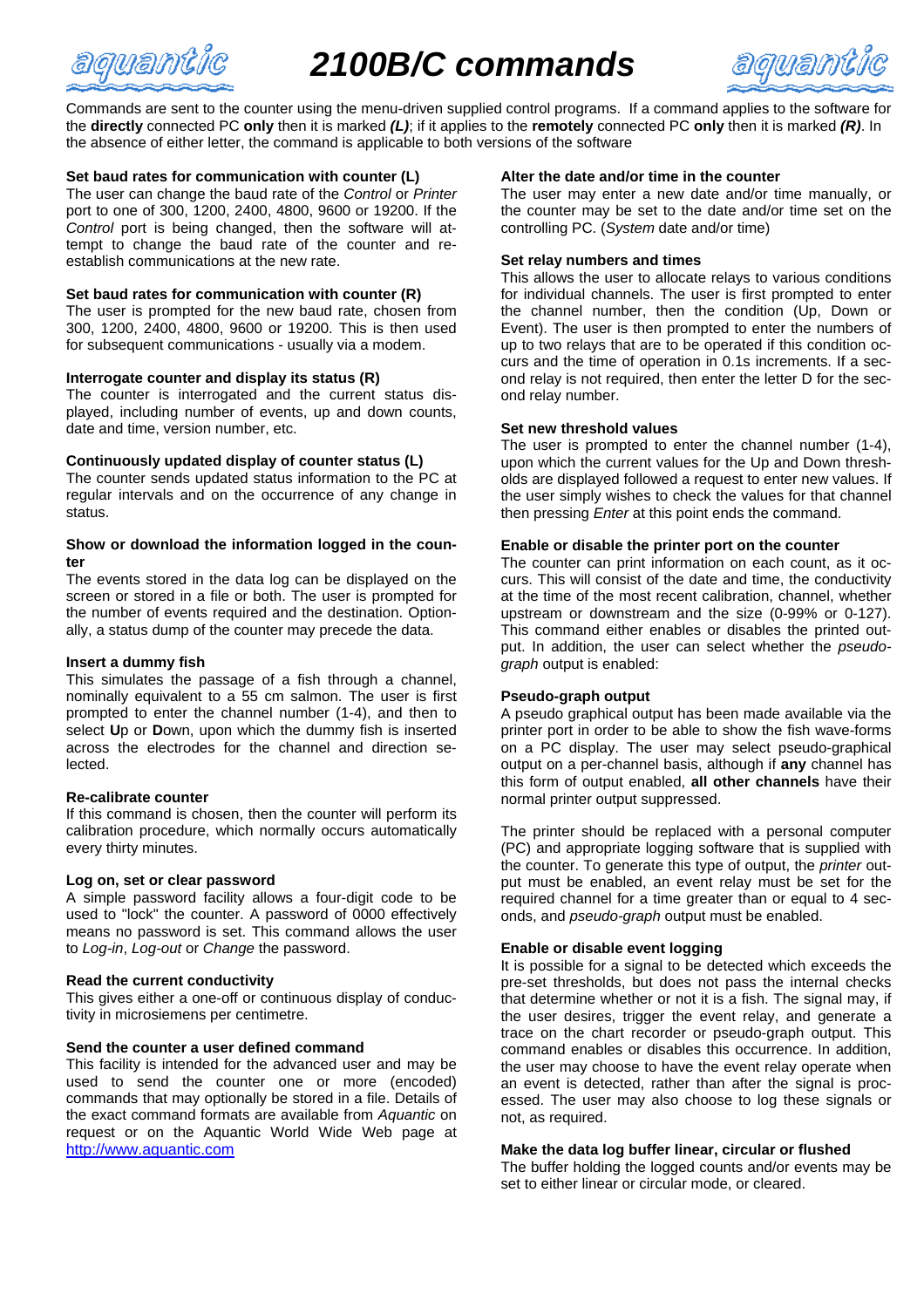



## **Change algorithm (fast or slow)**

The fish discrimination algorithm built-in to the counter can take two forms. The *fast* version can count fish passing at a rate of up to one fish every 0.5s but is more susceptible to false counts due to wind and waves. The *slow* version can only count fish passing at a rate of no more than one fish every two seconds, but has better rejection of false counts.

## **Change maximum size (100/127)**

When the counter prints data on logged fish or events, it includes a figure for size. This is usually a percentage of full scale (0-99) but may be changed to utilise the full resolution of the analogue to digital converter, which gives values up to 127.

## **Clear the counts**

The user is asked to confirm that they wish to reset the currently stored values of all channel counts to zero.

## **Continuous output on or off**

The normal chart recorder outputs only produce signals when a fish or event occurs and for a time determined by the event relay time. This command forces continuous, real-time output to take place and therefore the event times are ignored other than for relay operating times.

## **Status dump on or off**

Every 30 minutes, the counter performs its self-calibration routines, including reading the conductivity. The user may choose to have a status dump of the counter sent to the printer after this calibration has been performed.

## **Enable or disable a channel.**

The user is prompted to enter the channel number (1-4), upon which the current status of that channel is displayed, i.e. enabled or disabled. The channel may then be enabled or disabled as required.

## **Change conductivity profile**

A table of conductivity values is displayed on one row, and the corresponding gain compensations (in %) are displayed on the next with a top row giving the entry number. The user may then choose from *N(ew), D(efault), F(lat) or Q(uit):*

A predefined set of values may be used by pressing D or all values may be reset to 100% (the default when shipped) by pressing F. If any of the values needs to be individually changed, then N should be pressed. The appropriate number from the top row should be entered and the value corresponding to that entry will be highlighted and the user allowed to enter a new value. This value can be greater than 100% to increase the gain, or less than 100% to decrease it. To change more values, press N again, or press *Enter* to exit and update the attenuations.

## **Default conductivity setting or probe calibration**

The operation of this command depends on whether the optional conductivity board has been installed. If it is ab

sent, then a "default conductivity" value may be entered, otherwise the following instructions apply.

The conductivity measurement may be calibrated to take into account the capacitance of the cable connecting the counter to the conductivity probe. The software will prompt the user to confirm that the probe is out of the water and if so, calculates the capacitance of the cable, so that this may be discounted from future readings. If the probe is not out of the water, any key other than C should be pressed then this calibration will be bypassed. Failure to calibrate the probe in this way will result in small errors in conductivity measurements.

## **Length and Depth of weir**

This allows the user to set up the values of water depth and electrode length (in cm) for use by the conductivity compensation algorithm. The user will be asked for the channel number and then for the length and depth in cm. If no change is required then the *Enter* key should be pressed in response to the request(s) for new values.

## **Length compensation.**

The electrode length compensation factor is entered in this section. The user is prompted for a length compensation factor (in % per metre). This value is used, along with the electrode length, to calculate a gain compensation factor for different sizes of weir sections. For example, with a factor of 110% and a weir length of 240cm, the gain would be increased by (110-100) \* 2.4%. It is also possible to enter values less than 100%, in which case the gain will be reduced.

## **Dumb terminal for modem access (R)**

This is used in the remote version to gain access to the modem in order to issue dialling commands and monitor call progress.

## **Hang-up the modem (R)**

This instructs the **counter** to toggle the DTR signal on the control port so that the remote modem drops the line and terminates the call.

## **Toggle talk through mode (R)**

In some circumstances it may be necessary to have more than one four-channel counter at a site, for example wide rivers with more than four sections to the weir. It is possible to "daisy chain" two counters by connecting the printer port of the first counter to the control port of the second one. This command permits commands to be transmitted through the first counter to the second and removes the need for a second telephone line and modem for remote access.

NB (a) The counter will wait 10s for completion of a command then will time out. (b) Pressing **F1** when the menu is displayed will show the version number(s) of the counter software supported by the program

*Aquantic Ltd., East Murkle Croft, Murkle, Thurso,Caithness KW14 8SR, Scotland Tel +44(0)1847 821098 tech@aquantic.com http://www.aquantic.com*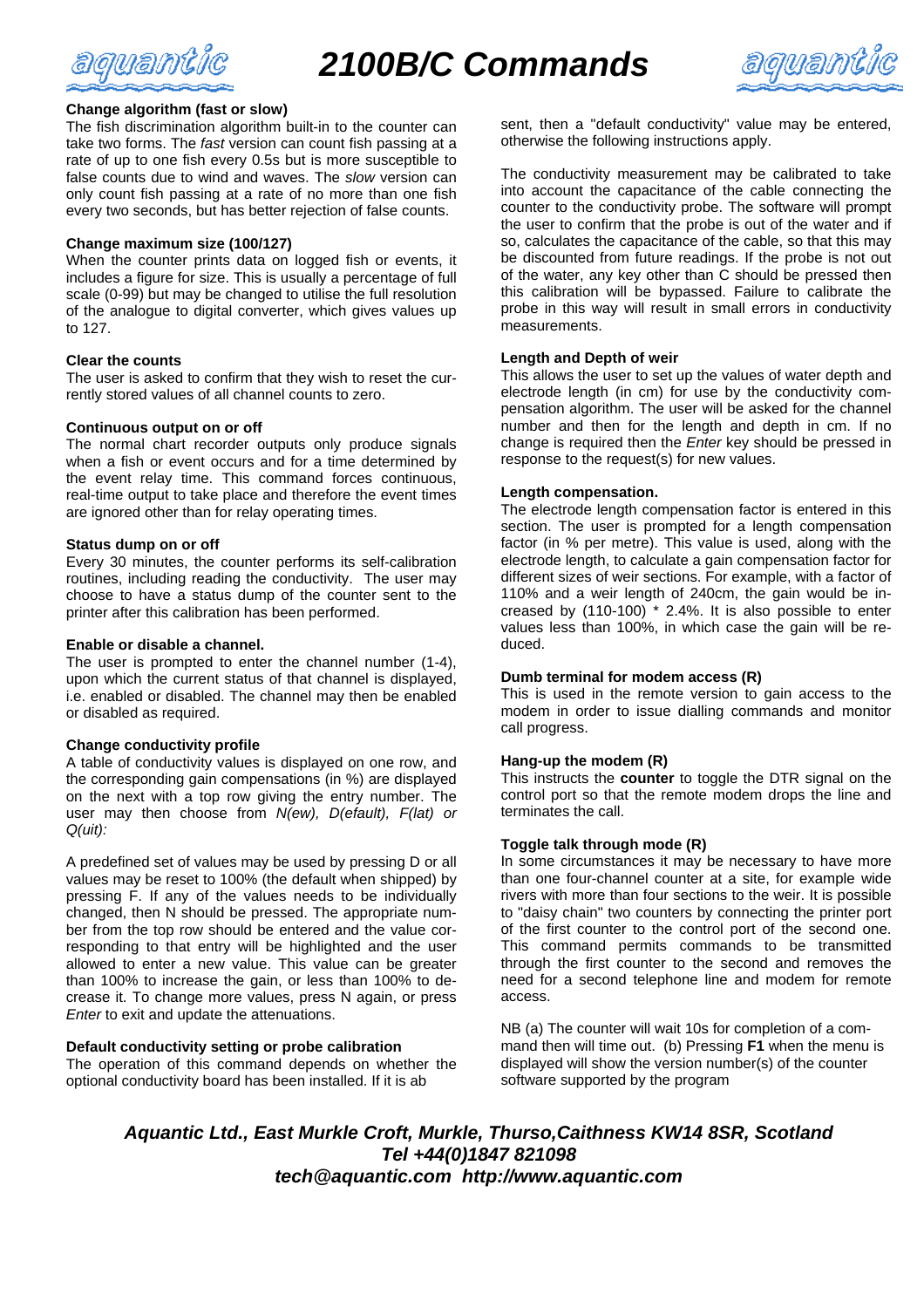

aquant

The following guide assumes that the counter has been correctly installed, and connected to a weir, as described in the manual.

- 1 **Attach the controlling PC.** Connect one end of the 9-pin to 9-pin serial cable (supplied) to the front panel of the counter and the other end to a serial port on the controlling PC.
- 2 **Install the controlling software on the PC.** Copy all the files from the floppy disk to a convenient sub-directory on the PC, for example C:\2100C. The controlling program for a locally connected PC will have a filename of the form FCPTxxxx.EXE where the xxxx is the version number. The program reads its configuration data from a text file called FCNTR.CFG, which contains lines enumerating the COM port used and baud rate. As supplied, this defaults to "1", (that is COM1, the first serial port), and 2400 baud. It may be edited with a standard text editor if the counter is connected to a different COM port and/or at a different baud rate. The counter is shipped set to 2400 baud.
- 3 **Attach power supply or batteries and switch on the counter**. Ensure that the power supply connections are made in the correct polarity and that the supply voltage is between 18 and 36 volts. Immediately upon switch-on, the counter will emit a series of "beeps" at one second intervals, for 45 seconds, allowing time for the internal filters to stabilise. At the end of the countdown, the counter will perform an initial self-calibration and test the weir sections. After the calibration, the counter will be ready to accept commands via its front panel serial connector.
- 4 **Run the program on the PC (FCPTxxxx).** From a DOS prompt, in the directory you created for the software, type FCPTxxxx, which will run the controlling program. It will attempt to establish communication with the counter by trying first at the specified baud rate and then at other baud rates, and if successful will display a menu of commands. If it fails to make contact with the counter this is usually because the cable is connected to the wrong serial port on the PC. There are several screens of commands, which can be accessed by pressing "i - More…"
- 5 **Check the status of the counter.** Use *command "b - Continuously updated display of counter status"* to display the values of most of the counter parameters. There will be a short pause while the data is transferred from the counter then the status screen will be displayed. If all is well, this should show the time being updated approximately every three seconds. Exit this screen by pressing the "Esc" key.
- 6 **Set the date and time.** If the date and time are not correct, then use *command "a" on the second screen* to alter them.
- 7 **Set the threshold values***. Command "b" on the second screen*. By default, the counter will only count fish larger than approximately 55cm. This may be changed by adjusting the **thresholds**. These are values, which may be set independently for upstream and downstream moving fish for each channel, and may range from 15% to 100%. The default value of 50% is the equivalent of a 55cm fish. Choice of threshold values is extremely site specific, and need to be confirmed after experimentation. However, as a starting point, we suggest 45 for the **Up** thresholds and 35 for the **Down** thresholds. (Downstream moving fish tend to swim higher in the water and therefore generate less of a signal)
- 8 **Insert some test (dummy) fish***. Command "d" on the first screen*. To confirm satisfactory operation, "dummy" fish signals should be inserted on each channel. The command will ask for the **channel number**, followed by **U** (for an upstream fish) or **D** (for downstream). The counter should register the "dummy" fish as up or downstream counts, which should be checked using the status command as in step 5.
- 9 **View the data log.** *Command "c" on screen one*. This asks for the number of values to show, (0 for all) whether to save them to a file (N) and if a status dump is required (N). The data will be shown on the display of the PC and consists of: the date and time the fish was recorded, its direction, channel, the conductivity reading (if probe is fitted) and its size (as a percentage of full scale). The latter value should be near to 50, for dummy fish.
- 10**Clear the counts.** *Command "a" on screen three.* Once satisfied with the results of steps 8 and 9, it is probably necessary to clear the counts on the display, since they are not real fish. After confirmation of the command, the counts will be reset to zero.
- 11**Flush the data log.** *Command "f" on screen two* For similar reasons to step 10, the data log should be cleared.

The counter is a sophisticated instrument, and contains many features not mentioned above. These are fully described in the manual, and cover such things as connecting a printer, setting relays for operation of video recorders, etc., etc.

## *Aquantic Ltd., East Murkle Croft, Murkle, Thurso,Caithness KW14 8SR, Scotland Tel +44(0)1847 821098 tech@aquantic.com http://www.aquantic.com*